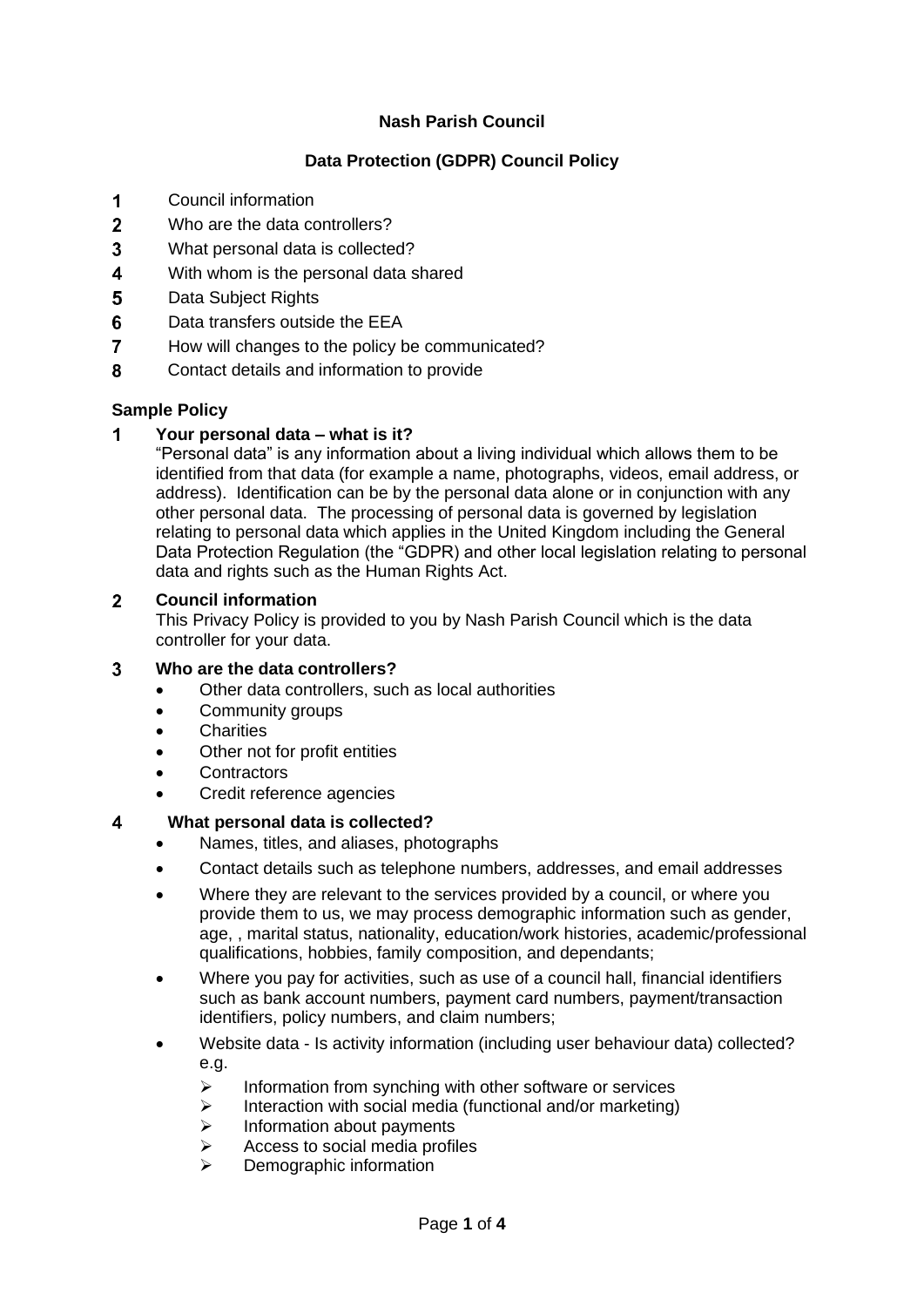- Information collected automatically from use of the service? e.g.
	- ➢ Device information
- Log information (including IP address)
	- ➢ Location information
	- ➢ Device sensor information
	- $\triangleright$  Site visited before arriving
	- ➢ Browser type and or OS
	- ➢ Interaction with email messages
- Information from other sources
- Information from cookies or similar technologies (incl. in-app codes) (including whether session or persistent) e.g.
	- ➢ Essential login/authentication or navigation
	- $\triangleright$  Functionality remember settings
	- ➢ Performance & Analytics user behaviour
	- ➢ Advertising/retargeting
	- $\triangleright$  Any third party software served on users
	- ➢ Other
	- Nature of any outbound communications with website users:
		- ➢ Email
		- ➢ Telephone (voice)

### 5 **The council will comply with data protection law the personal data we hold about you must be:**

- Used lawfully, fairly and in a transparent way
- Collected only for valid purposes that we have clearly explained to you and not used in any way that is incompatible with those purposes
- Relevant to the purposes we have told you about and limited only to those purposes
- Accurate and kept up to date
- Kept only as long as necessary for the purposes we have told you about
- Kept and destroyed securely including ensuring that appropriate technical and security measures are in place to protect your personal data to protect personal data from loss, misuse, unauthorised access, and disclosure

#### 6 **We use your personal data for some or all of the following purposes:**

- To deliver public services including to understand your needs to provide the services that you request and to understand what we can do for you and inform you of other relevant services
- To confirm your identity to provide some services
- To contact you by post, email, telephone
- To help us to build up a picture of how we are performing
- To prevent and detect fraud and corruption in the use of public funds and where necessary for the law enforcement functions
- To enable us to meet all legal and statutory obligations and powers including any delegated functions
- To carry out comprehensive safeguarding procedures (including due diligence and complaints handling) in accordance with best safeguarding practice from time to time with the aim of ensuring that all children and adults-at-risk are provided with safe environments and generally as necessary to protect individuals from harm or injury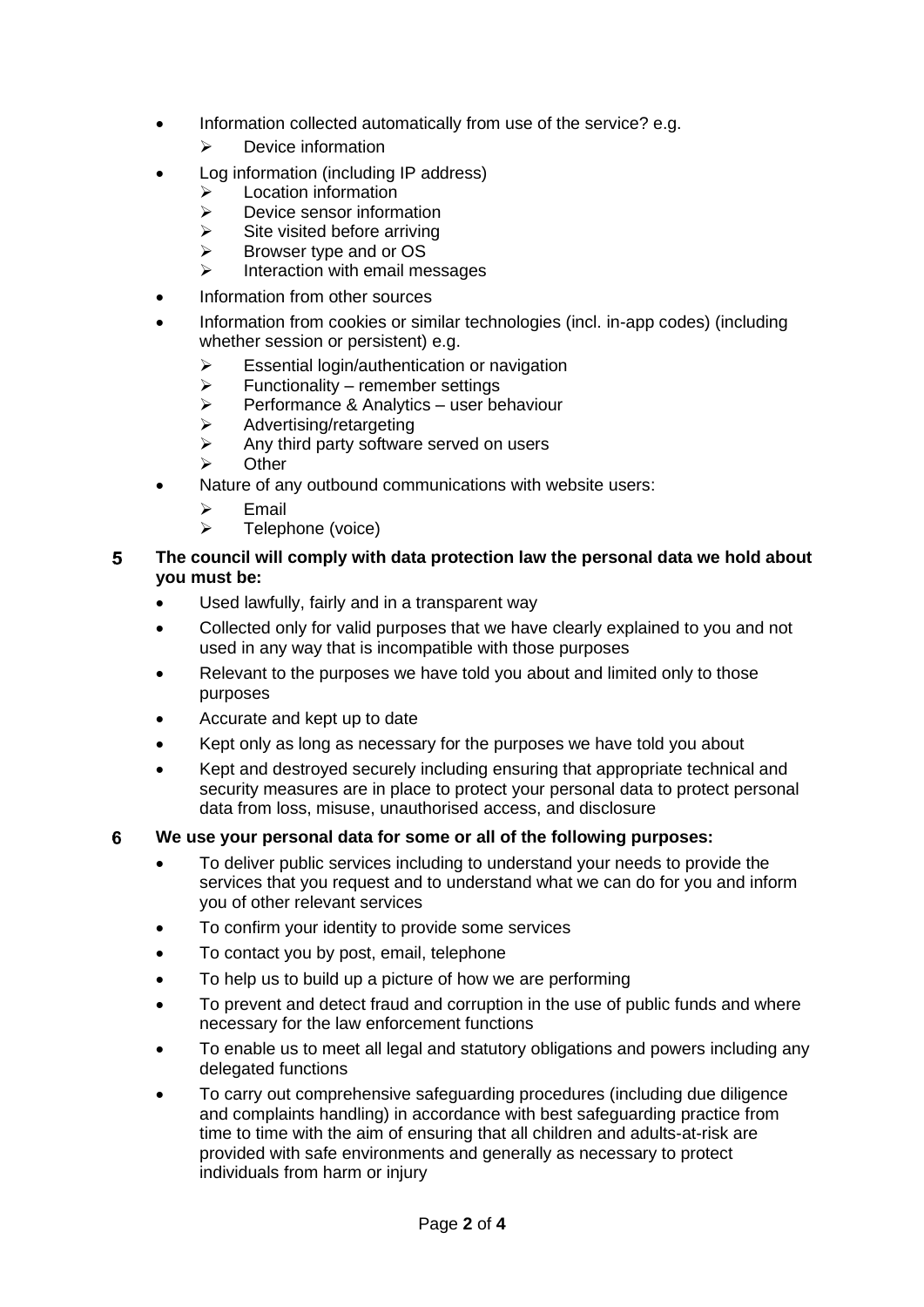- To promote the interests of the council
- To maintain our own accounts and records
- To seek your views, opinions or comments
- To notify you of changes to our facilities, services, events and staff, councillors, and role holders
- To send you communications which you have requested and that may be of interest to you. These may include information about campaigns, appeals, other new projects, or initiatives
- To process relevant financial transactions including grants and payments for goods and services supplied to the council

#### $\overline{7}$ **What is the legal basis for processing your personal data?**

The council is a public authority and has certain powers and duties. Most of your personal data is processed for compliance with a legal obligation which includes the discharge of the council's statutory functions and powers. Sometime when exercising these powers or duties it is necessary to process personal data of residents or people using the council's services. We will always take into account your interests and rights. This Privacy Policy sets out your rights and the council's obligations to you in detail.

We may also process personal data if it is necessary for the performance of a contract with you, or to take steps to enter into a contract. An example of this would be processing your data in connection with the use of sports facilities, or the acceptance of an allotment garden tenancy.

Sometimes the use of your personal data requires your consent. We will first obtain your consent to that use.

#### 8 **Sharing your personal data**

The council will implement appropriate security measures to protect your personal data. This section of the Privacy Policy provides information about the third parties with whom the council will share your personal data. These third parties also have an obligation to put in place appropriate security measures and will be responsible to you directly for the manner in which they process and protect your personal data. It is likely that we will need to share your data with some or all of the following (but only where necessary):

- Our agents, suppliers, and contractors. For example, we may ask a commercial provider to publish or distribute newsletters on our behalf, or to maintain our database software
- On occasion, other local authorities or not for profit bodies with which we are carrying out joint ventures e.g., in relation to facilities or events for the community

#### 9 **How long do we keep your personal data?**

We will keep some records permanently if we are legally required to do so. We may keep some other records for an extended period of time. For example, it is current best practice to keep financial records for a minimum period of 8 years to support HMRC audits or provide tax information. We may have legal obligations to retain some data in connection with our statutory obligations as a public authority. The council is permitted to retain data in order to defend or pursue claims. In some cases, the law imposes a time limit for such claims (for example 3 years for personal injury claims or 6 years for contract claims). We will retain some personal data for this purpose as long as we believe it is necessary to be able to defend or pursue a claim. In general, we will endeavour to keep data only for as long as we need it. This means that we will delete it when it is no longer needed.